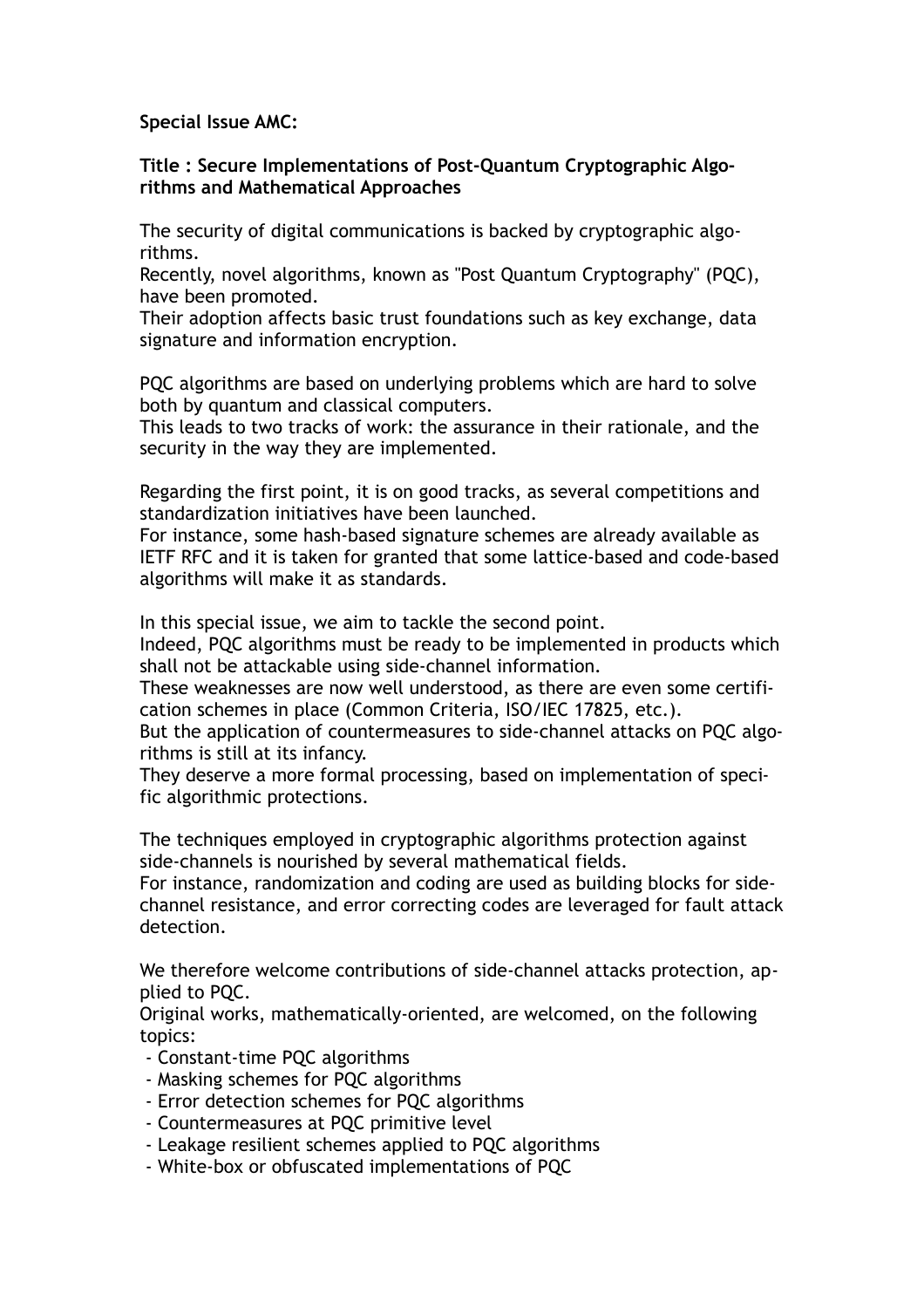Timeline:

- Publicity : 16 March 2022
- Submission of papers: 1st July 2022
- Notification : 15 November 2022
- Publication : January 2023

Guest editors:

1. Sylvain Guilley ([sylvain.guilley@secure-ic.com\)](mailto:sylvain.guilley@secure-ic.com)

Sylvain Guilley is General Manager and CTO at Secure-IC, a French company offering security for embedded systems.

Secure-IC's flagship product is the multi-certified \textsc{Securyzr} integrated Secure Element (iSE).

Sylvain is also professor at TELECOM-Paris, research associate at \'Ecole Normale Sup\'erieure (ENS), and adjunct professor at the Chinese Academy of Sciences (CAS, Beijing).

His research interests are trusted computing, cyber-physical security, secure prototyping in FPGA and ASIC, and formal / mathematical methods.

Since 2012, he organizes the PROOFS workshop (\url{[http://www.proofs](http://www.proofs-workshop.org/2020/)[workshop.org/2020/}](http://www.proofs-workshop.org/2020/)), which brings together researchers whose objective is to increase the trust in the security of embedded systems.

Sylvain is also lead editor of international standards, such as ISO/IEC 20897 (Physically Unclonable Functions), ISO/IEC 20085 (Calibration of non-invasive testing tools), and ISO/IEC 24485 (White Box Cryptography).

He is leading the topic ``High Level Principles for Design \& Architecture" in the editing team of TR68 (Singapore, Standards Development Organisation), and is member of the French BNA (Bureau de Normalisation de l'Automobile).

Sylvain is associate editor of the Springer Journal of Cryptography Engineering (JCEN).

He has co-authored 250+ research papers and filed 40+ invention patents. He is member of the IACR, the IEEE and senior member of the CryptArchi club.

He is an alumnus from \'Ecole Polytechnique and TELECOM-Paris.

2. Youssef Souissi ([youssef.souissi@secure-ic.com](mailto:youssef.souissi@secure-ic.com))

Youssef Souissi is a Business Line Director at Secure-IC, a French company offering security for embedded systems.

After getting his engineering diploma in computer science and micro-electronics in Tunisia, he obtained a master of engineering degree in embedded systems architecture and security from Ecole Nationale Supérieure des Mines de Saint-Etienne, followed by a PhD thesis from Télécom Paristech in France. His thesis research mainly focused on the ways of evaluating cryptographic embedded systems through side-channel and fault injection analyses.

He has had several roles in Secure-IC as the head of the Threat Analysis bu-